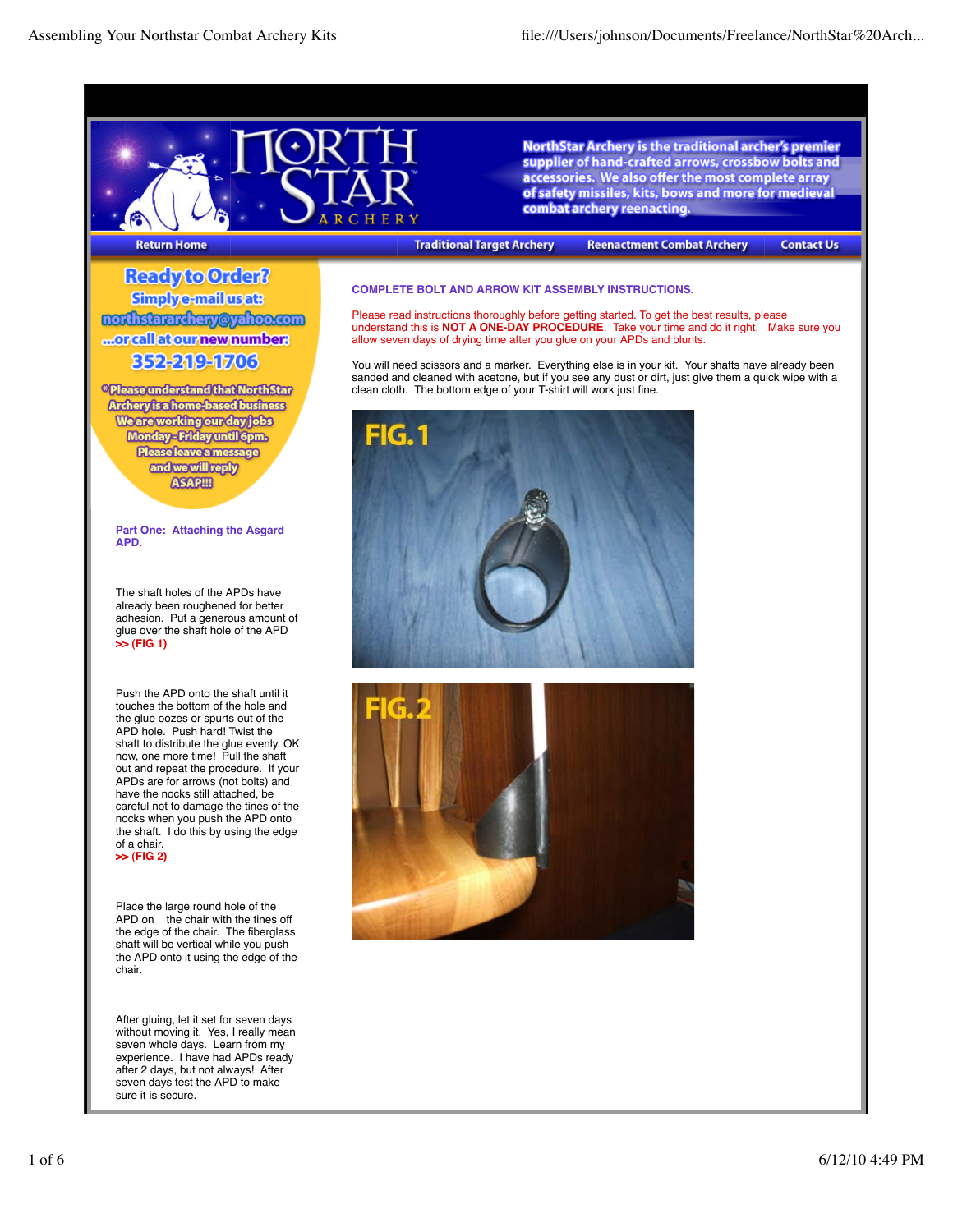Test it by grasping it and trying to pull it off. If you can pull it off or twist it around the shaft, re-glue it. The Asgard APD fits the 1/4-inch diameter shafts very snugly. So snugly, that the shaft will push all the glue down to the bottom of the shaft hole. You must push the shaft in hard enough to get the glue to distribute between the shaft and the APD.

If the glue creates a bulge at the bottom of the shaft, you can poke a small hole in the bulge with a thumbtack. **>> (FIG 3)**

This is a lot of fun because the glue will spurt out suddenly and make a mess. So cover up that nice dining room table you're working on. Set the freshly glued APD and shaft aside for a minute, then push it on again to make sure it is not being slowly pushed off by an air bubble in the bottom. If it is being pushed off, try the thumbtack pinprick trick previously described. Watch for spurting glue as you push the APD on again. Getting GOOP adhesive out of carpeting is icky. **>> (FIG 4)**

#### **Part Two: Begin attaching the Classic Baldar Blunt**

The hole of the blunt has already been roughened for better adhesion. Place a mark on the shaft 1 1/4-inch from the end of the arrow. **>> (FIG 5)**

Put a blob of glue over the shaft hole of the blunt. **>> (FIG 6)**

Push the Baldar Blunt onto the end of the shaft until it bottoms out and covers the 1 1/4- inch mark. Push it on straight and do NOT let the Baldar Blunt twist to the side or you will split the collar. If you split the collar, the Baldar Blunt may not be used. You guessed it! Pull the shaft out and repeat the gluing procedure. Push hard to get any trapped air out of the shaft hole. Set the freshly glued blunt and shaft aside for a minute. Watch the mark to make sure it is not sliding back off. If so, push it back on. Some days, because of temperature, humidity or perverse gremlins, I have to do this more than once. I like to allow the glue in the blunts to dry for seven days before taping, but it's not





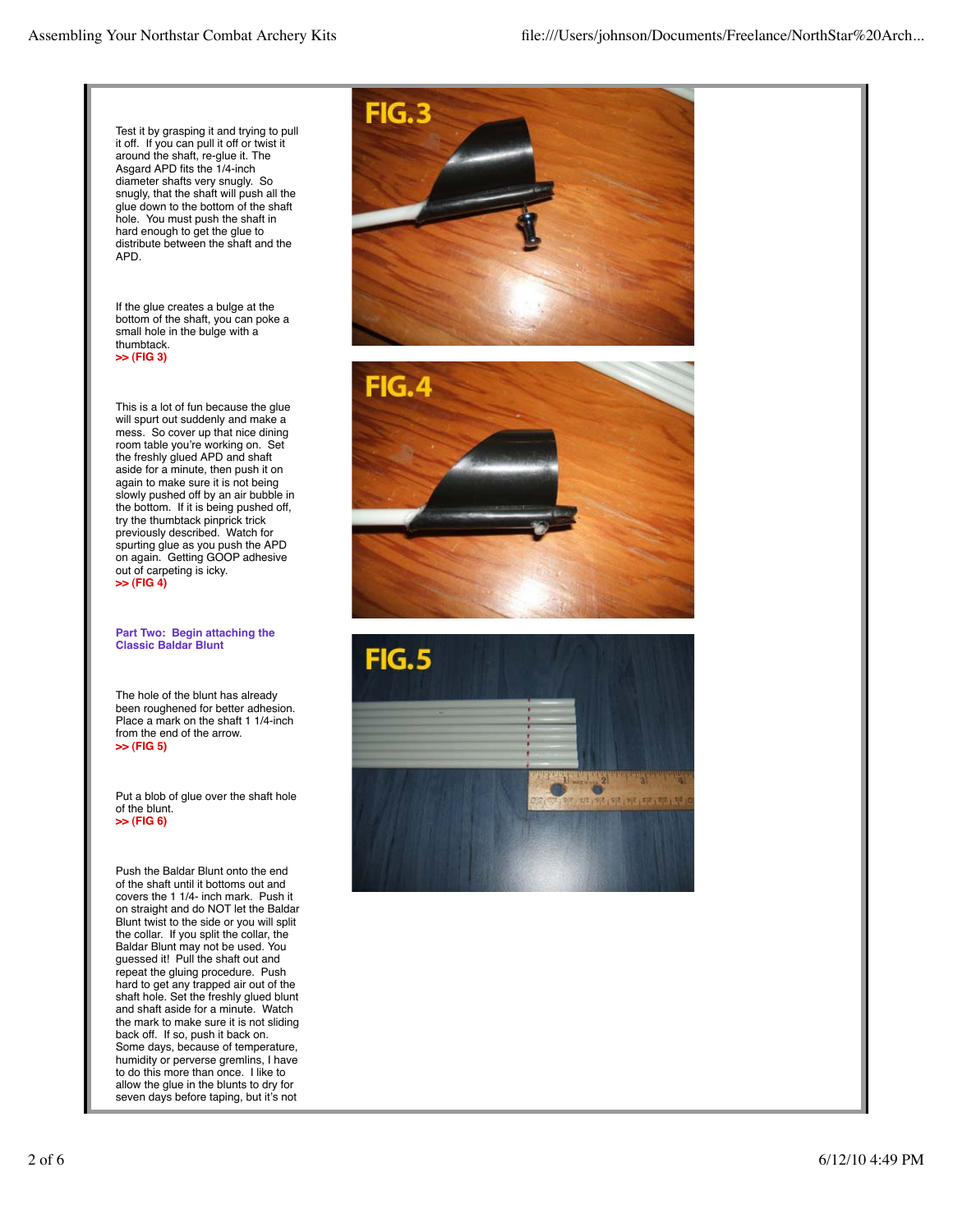necessary. I glue the APDs and blunts on at the same time so that making them only takes 7 days and not 14. While drying, put your arrows/bolts someplace safe where they won't be moved, where the doggy won't chew them and the kitty won't test out the forces of gravity on them.

### **Part Three: Tape the shaft**

Actually, I like to label the arrows with name and kingdom before taping the shaft. You can write directly on the fiberglass with a Sharpie marker. The strapping tape is translucent enough that your writing will show through. I like to do this because the writing doesn't wear off or become illegible. Tape the shaft between the Blunt and the APD with strapping tape. This takes time and care. Cut a piece of tape the needed length. Lay one long edge of the tape carefully lengthwise down the shaft. **>> (FIG 7)**

Get that one edge of the tape, the long edge, stuck onto the shaft straight before proceeding. Roll the shaft a little and then push down the tape lengthwise. Do this in increments. Each time you push down on the tape, you will stick a little bit more of the tape to the shaft. Roll the shaft, push down on the tape lengthwise, roll the shaft, push on the tape, roll, tape…

## **Part Four: Finish attaching the Blunt**

Now you must tape the Blunt to the shaft. Use one continuous piece of tape. Stretch the tape slightly as you wrap it three times around the shaft BELOW the collar of the Blunt. **>> (FIG 8)**

Then stretch the tape up to the collar of the Blunt and wrap the tape three times around the collar. Now stretch the tape back down to the shaft, and make three more wraps around the shaft below the Blunt. **>> (FIG 9 - 10)**

Do not stretch the tape too much or it will slide off the collar of the blunt. It will do this while you are not watching and you won't notice it until just before some important battle.

Next, place another piece of tape (8 to 10 inches) over the top of the blunt and down the sides of the shaft.





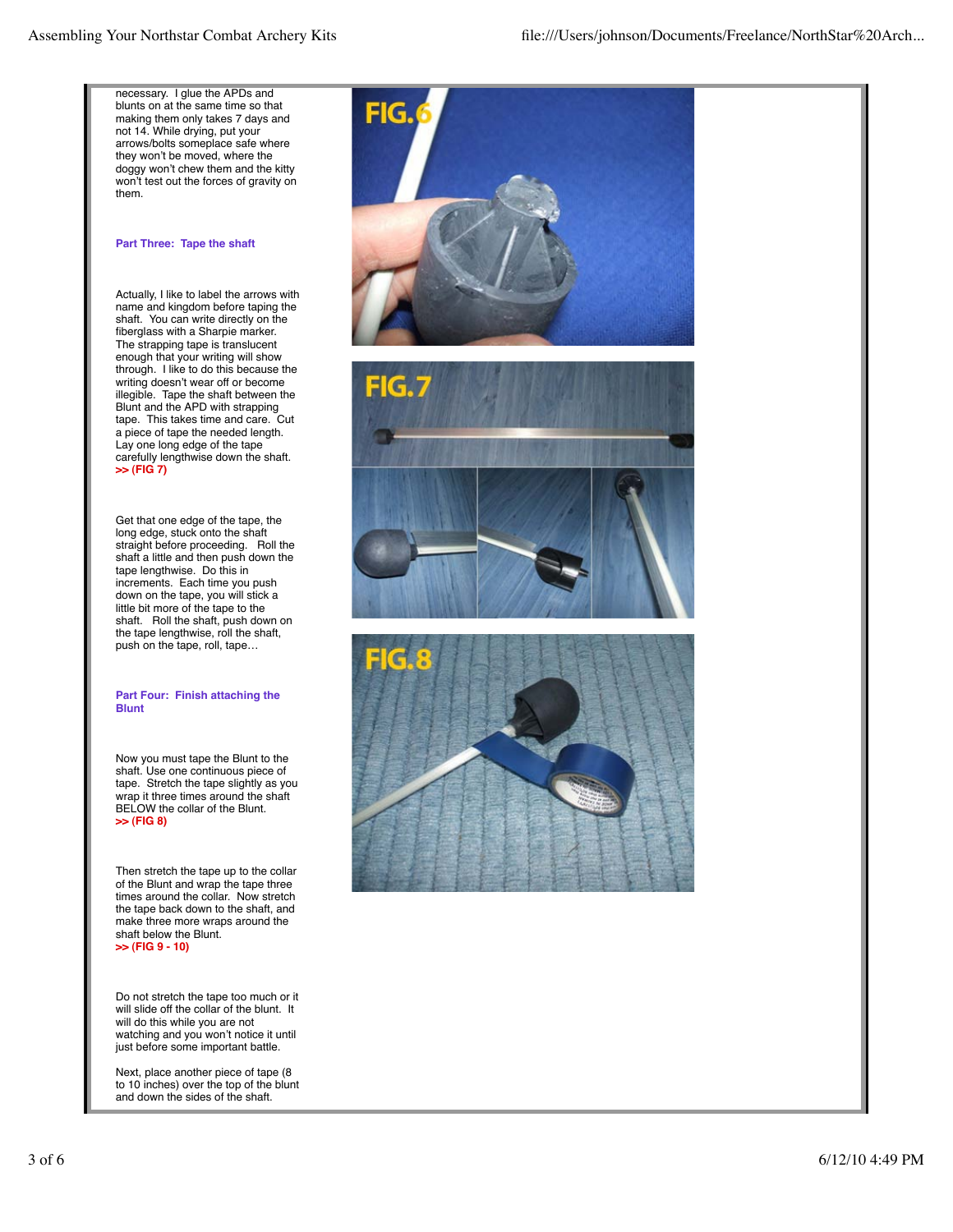#### **>> (FIG 11 - 13)**

Some kingdoms have a rule that two pieces of tape need to go over the top of the blunt. Better check with your local authority or just use two pieces of tape over the top. You have enough tape. **>> (FIG 14 - 15)**

One last piece of tape needs to go around the shaft to cover the ends of the tape that went over the head of the blunt. **>> (FIG 16 - 17)**

### **Part Five: Take care of Your Arrows**

You just put an awful lot of work into your arrows/bolts. Please take good loving care of them. After shooting, you MUST inspect them. Even if someone else has inspected them after a battle, you need to re-inspect your own arrows again. Do not shoot them again if you find any kind of damage, or if the Blunt is not seated or taped correctly. Arrows, like other weapons, need attention and up-keep. You will need to fix and re-tape them occasionally. Inspect them between battles and when you get them home. Don't wait until it's time to take them back out onto the battlefield to inspect them. Don't store you arrows in a shed or car where the temperature is uncontrolled. Extreme temperatures will make the tape come loose. I find this makes the arrow inspectors grumpy.

#### **Part Six: Be responsible and help me out..**

SCA Society and SCA kingdom rules are always improving. Hopefully these instructions do not conflict with any rules, but you better check for yourself. If you find any problems with these instructions, I would love to hear from you.





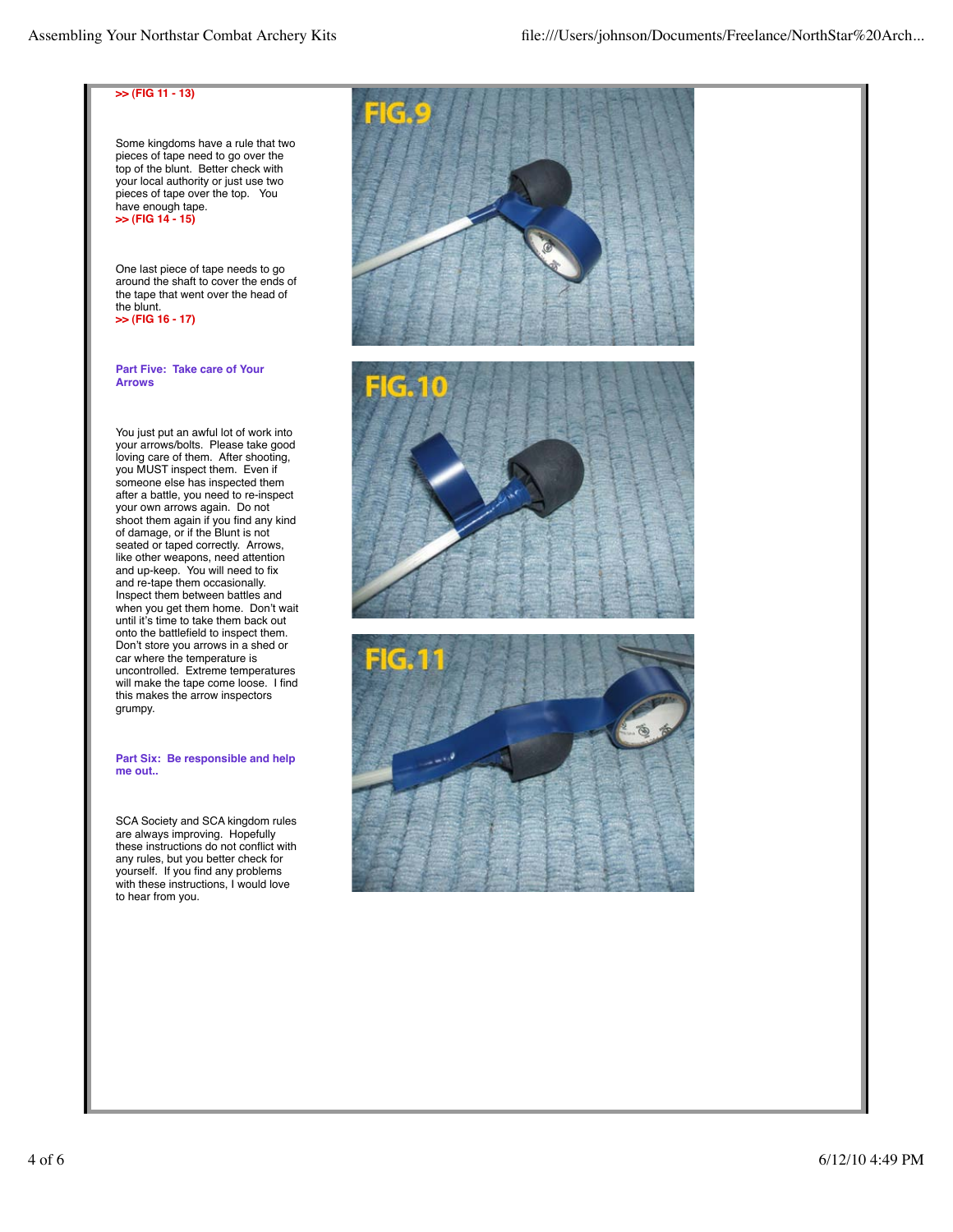